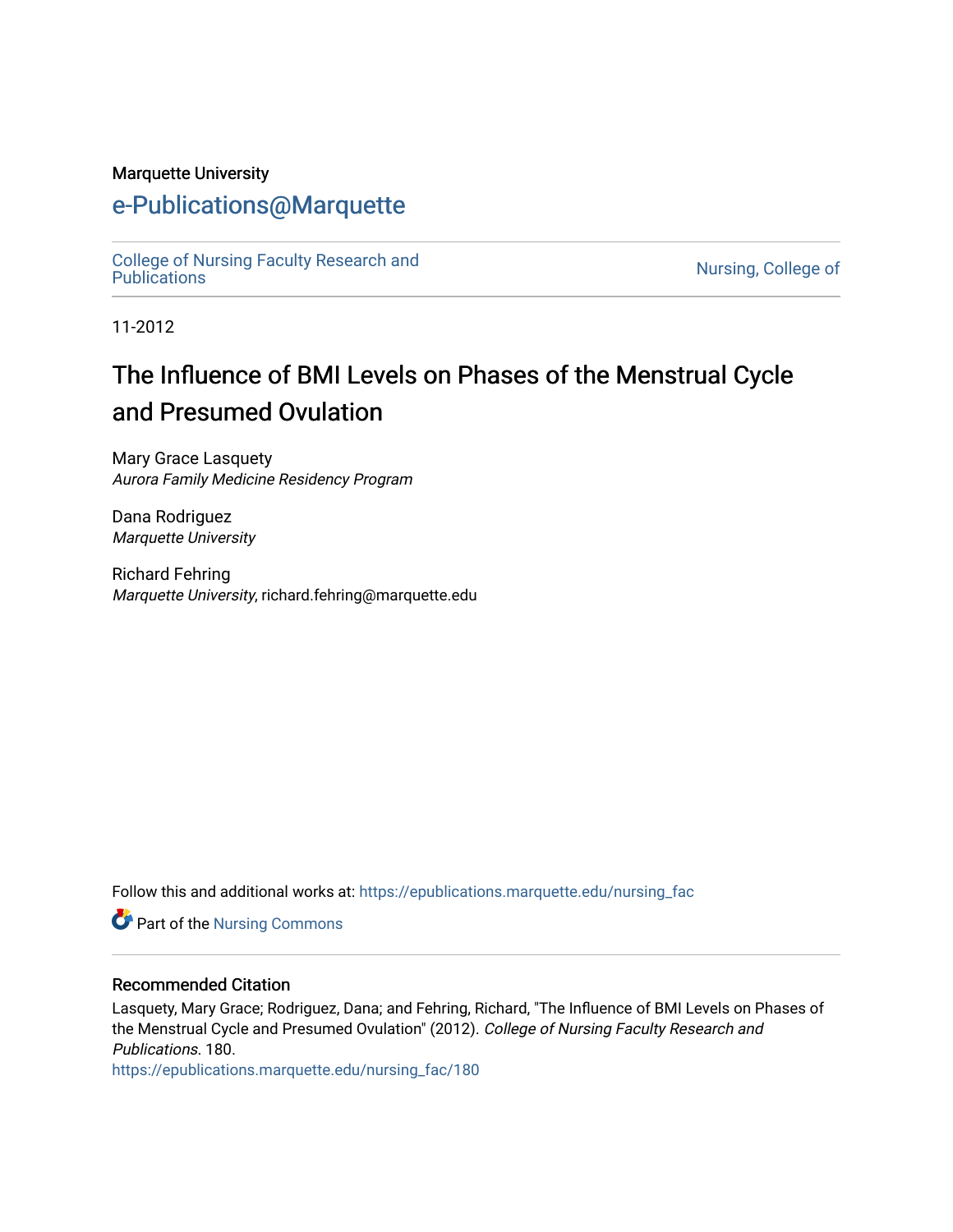**Marquette University**

## **e-Publications@Marquette**

#### *Nursing Faculty Research and Publications/College of Nursing*

*This paper is NOT THE PUBLISHED VERSION;* **but the author's final, peer-reviewed manuscript.** The published version may be accessed by following the link in the citation below.

*Linacre Quarterly*, Vol. 79, No. 4 (November 1, 2012): 451-459. [DOI.](https://doi.org/10.1179%2F002436312804827082) This article is © Catholic Medical Association and permission has been granted for this version to appear in [e-Publications@Marquette.](http://epublications.marquette.edu/) Catholic Medical Association does not grant permission for this article to be further copied/distributed or hosted elsewhere without the express permission from Catholic Medical Association.

# The Influence of BMI Levels on Phases of the Menstrual Cycle and Presumed Ovulation

Mary Grace Lasquety Aurora Family Medicine Residency Program Dana Rodriguez Marquette University Richard J. Fehring Marquette University

#### Abstract

Obesity and high body mass index (BMI) are known to be risks for anovulation and infertility. Little is known about how BMI levels affect parameters of the menstrual cycle. The purpose of this study was to determine the influence of BMI on parameters of the menstrual cycle and the likelihood for ovulation. The participants in this study were 244 women between the ages of twenty and fifty-four (mean thirty years) who charted from one to thirty-six menstrual cycles (mean seven cycles) for a total of 2,035 cycles. Urinary luteinizing hormone (LH) threshold tests were used to estimate the day of ovulation and the lengths of the follicular and luteal phases. The 244 participants were classified as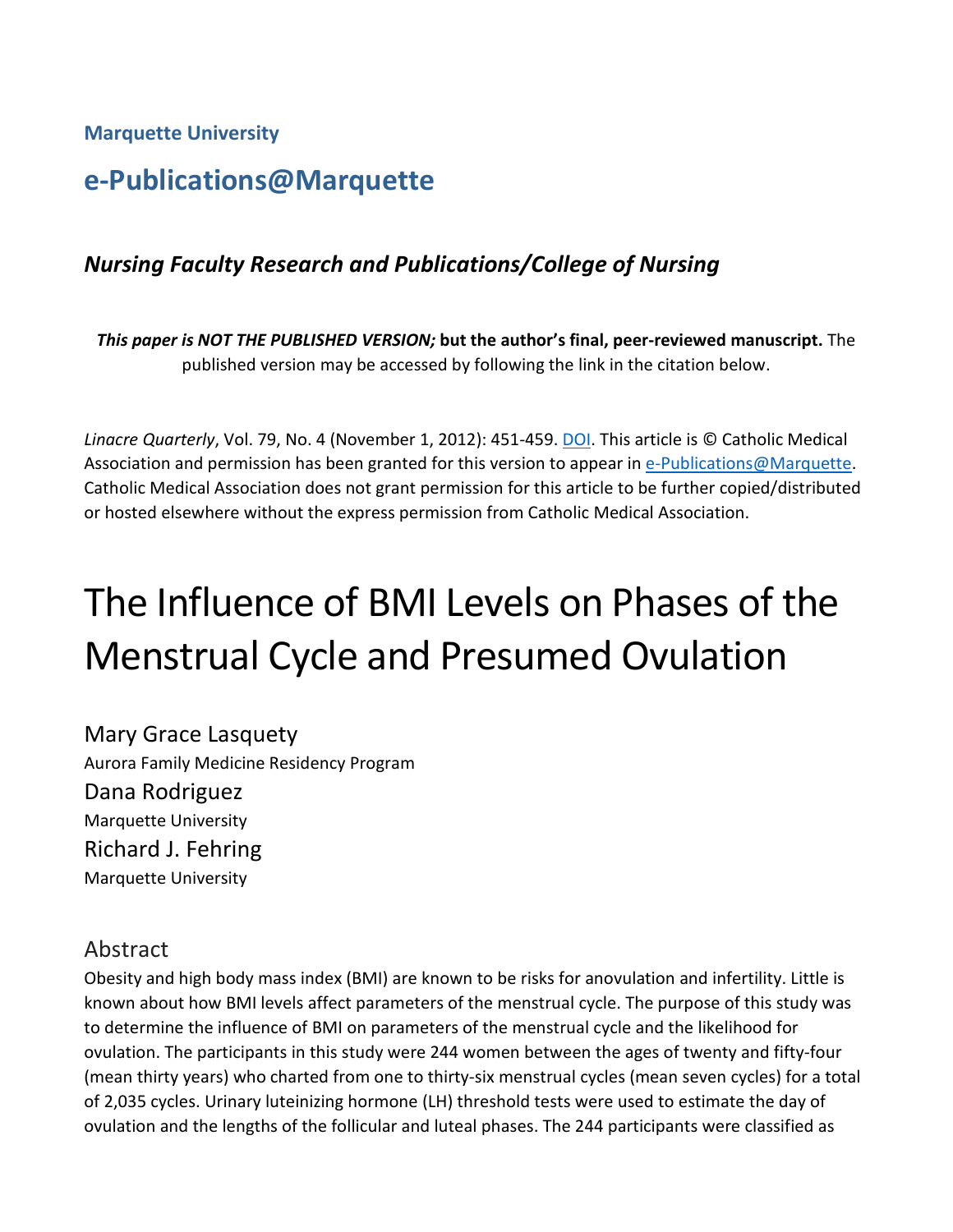normal weight with a BMI of 18.5–24.9 kg/m<sup>2</sup> (N = 141), overweight with a BMI of 25–29.9 kg/m<sup>2</sup> (N = 67), and obese with a BMI of 30 kg/m<sup>2</sup> or greater (N = 36). One-way ANOVA indicated that there was a significant difference between groups in length of the luteal phase (F = 4.62, p < 0.01) and length of menses (F = 3.03, p < 0.05). Odds ratio indicated that the combined obese and overweight group was 34 percent less likely to have a positive detected urinary LH surge. We concluded that obesity might contribute to infertility by shortening the luteal phase and decreasing the probability of ovulatory menstrual cycles.

#### **Introduction**

Obesity is a growing worldwide epidemic. According to the World Health Organization in 2008, over 1.4 billion adults, twenty and older, were overweight. This included 200 million men and almost 300 million women who were considered to be obese with a body mass index (BMI) over 30 kg/m<sup>2</sup>.<sup>1</sup> Data from the National Health and Nutrition Examination Survey show that from 2009 through 2010, obese men made up 35.5 percent and obese women comprised 35.8 percent of people in the United States alone.<sup>2</sup> The number of chronic diseases related to obesity is extensive with obesity being a risk factor for cardiovascular disease, hypertension, non-insulin dependent diabetes, dyslipidemia, arthritis, and some cancers. In addition to these co-morbidities, obesity has long been thought to affect women's reproductive health. In fact, much research has been performed focusing on the relationship between body weight and fertility in women with many studies showing links between obesity and infertility.

Furthermore, there is some evidence that body weight influences the functioning of the menstrual cycle. Obese women have been found to have irregular menstrual cycles with increased incidences of oligomenorrhea or amenorrhea.<sup>3</sup> Irregularities in ovulation have also been demonstrated,<sup>4</sup> and obese women have higher rates of miscarriages.<sup>5</sup> However, there is very little evidence regarding the influence that BMI has on the characteristics (or phases) of the menstrual cycle. Therefore, the purpose of this study was to evaluate the influence of BMI levels on the phases of the menstrual cycle, i.e., the length of the overall cycle, the length of the follicular and luteal phases, menses, and the likelihood of ovulation. A secondary purpose was to speculate if obesity has an effect on the ability to achieve pregnancy and whether alterations in luteal function play a role in this effect.

### Materials and Methods

#### Study Design

This was a retrospective study of 234 women who prospectively self-monitored their menstrual cycles for fertility parameters and who contributed fertility and menstrual data to an online registry throughout metropolitan Milwaukee between 2008 and 2012 for general research purposes. Participants were self-chosen to participate in data collection. Data collected represented 2,035 menstrual cycles with one to thirty-six menstrual cycles per subject (mean 7.2, *SD* = 5.9). The study was approved by the Marquette University Institutional Review Board and participants provided informed consent prior to providing data to the registry. The participants were registered in an online natural family planning website hosted by the Marquette University Institute for Natural Family Planning. Data was made available to the authors through the Marquette University Institute for Natural Family Planning. Data in the registry involved forty-nine variables including age of the participant and spouse, menstrual cycle parameters, height, weight, BMI, and pregnancy history. For this study, age, BMI,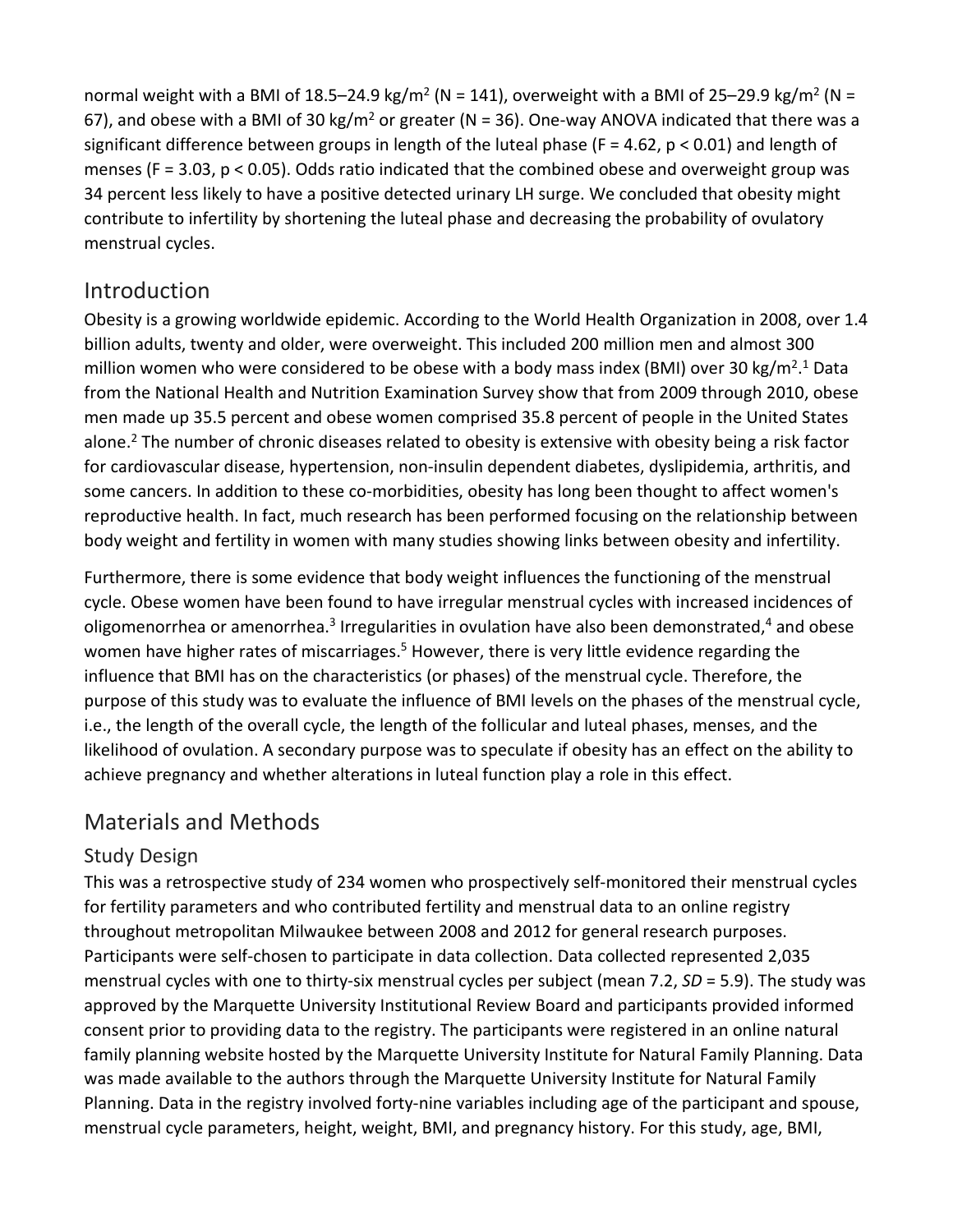gravidity, parity, length of menstrual cycle, length of follicular phase, estimated day of ovulation based on urine luteinizing hormone (LH) threshold self-test, and length of menses were evaluated.

#### Definitions of Dependent (Outcome) Variables

*Length of menstrual cycle* was counted from the first day of recorded menses up to and including the day before the next menses.

*Length of follicular phase* of the menstrual cycle was counted from the first day of recorded menses up to and including the day after the positive urinary threshold surge.

*Length of luteal phase* of the menstrual cycle was counted from the day after the positive urinary LH test up to and including the day before the next menses. The menstrual cycles with no LH surge detected were excluded from the analysis of the phases of the menstrual cycle.

*Estimated day of ovulation* (*i.e., presumptive ovulation*) was the day after the first positive urinary LH test.

#### Participants

Women agreed to provide data to the registry for research purposes. Many of the participants had personal interest in monitoring their fertility status for purposes of achieving or avoiding pregnancy. Ages of the participants ranged from 20 to 54 years (mean 30.3, *SD* = 5.9). Participants had varied menstrual, pregnancy, and delivery histories. They had a mean of 2.2 pregnancies (*SD* = 2.2; range 0–9) and a mean of 1.9 living children (*SD* = 1.9; range 0–8). Of the participants, 63 percent had at least one pregnancy, and 60 percent had at least one delivery.

#### Fertility Monitoring

Menstrual and presumptive ovulatory data were self-recorded online daily by subjects using an online menstrual cycle charting system. Presumptive ovulatory data (urinary LH and conjugated estrone [estrone-3-glucuronide]) was obtained by use of the Clear Blue Fertility Monitor manufactured by Swiss Precision Diagnostics. Participants tested their first void concentrated urine in the morning from day six of the menstrual cycle through the next twenty days or until a positive LH surge was detected.

#### Statistical Analysis

Information from each participant was entered into a data file by a research assistant using the seventeenth version of the Statistical Package for Social Scientists. A one-way analysis of variance (ANOVA) was used to determine if there was a difference in menstrual cycle length, follicular phase length, luteal phase length, and length of menses among the three BMI groups (normal weight = 18.5– 24.9 kg/m<sup>2</sup>, overweight = 25–29.9 kg/m<sup>2</sup>, obese = BMI of 30 kg/m<sup>2</sup> or greater). A post-hoc Tukey test was used to evaluate the differences in menstrual cycle phases between the BMI groups. Pearson's *Chi*-square test and odds ratios were used to determine the likelihood of ovulatory menstrual cycles between BMI groups with a statistical probability of *p* < 0.05.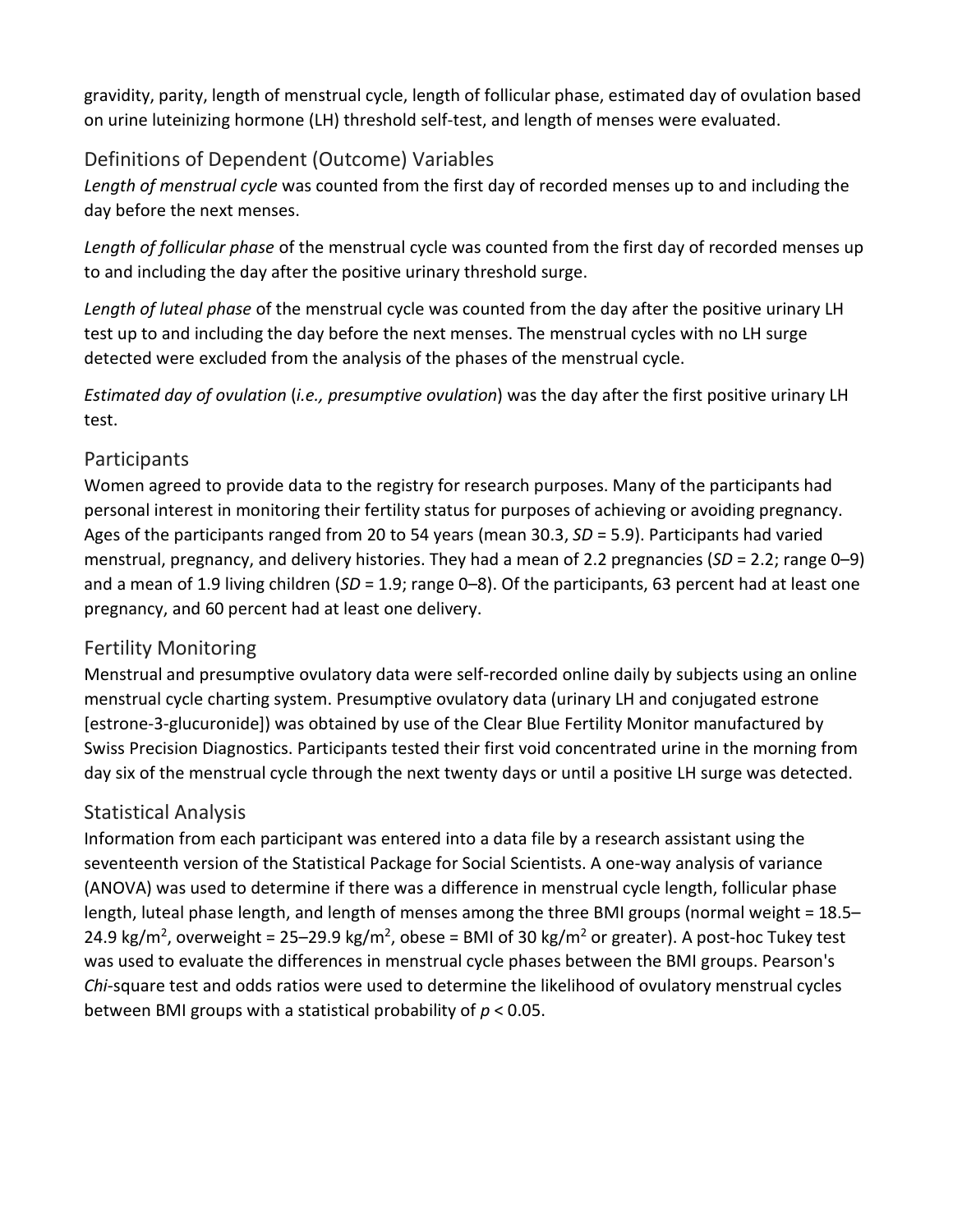### Results

#### Description of Participants by BMI Group

Table 1 shows the age, parity, and gravidity status of the 244 participants by BMI level. Of note is that 42 percent (103/244) of the participants had BMI levels in the overweight or obese categories. There was a significant difference in the number of pregnancies among the three levels of BMI (*F* = 2.23, *p <* 0.03) with significantly more living children in the overweight and obese participants (*F* = 4.23, *p <* 0.02; post-hoc comparison *p <* 0.05).

|                            | Normal BMI ( $N = 141$ ) | Overweight $(N = 67)$ | Obese $(N = 36)$ |
|----------------------------|--------------------------|-----------------------|------------------|
|                            | Mean/SD                  | Mean/SD               | Mean/SD          |
|                            |                          |                       |                  |
| Age                        | 29.7/6.2                 | 31.4/5.5              | 30.8/5.2         |
| Pregnancies                | 1.9/2.2                  | 2.6/2.3               | 2.8/2.3          |
| Living children            | 1.6/1.8                  | 2.3/2.1               | 2.4/1.9          |
| Menstrual cycle parameters |                          |                       |                  |
| Number of cycles           | $N = 1077$               | $N = 642$             | $N = 314$        |
| Length of cycle            | 29.0/3.8                 | 29.2/3.9              | 29.4/4.2         |
| Follicular phase           | 16.3/3.3                 | 16.6/3.7              | 16.3/3.4         |
| Luteal phase               | 12.7/1.9                 | 12.3/2.1              | 12.5/2.1         |
| Menses length              | 5.2/1.2                  | 5.3/1.5               | 5.1/1.5          |

Table 1 Age, gravidity, parity, and menstrual cycle parameters by BMI Category

#### Menstrual Cycle Parameters by BMI Group

Table 1 also shows the phases of the menstrual cycle by BMI level. One way ANOVA indicated that there was a significant difference between groups in length of the luteal phase (*F* = 4.62, *p <* 0.01) and length of menses (*F* = 3.03, *p <* 0.05). Post-hoc testing (Tukey) showed that there was a significant difference in luteal phase length between the normal BMI group versus both the overweight and the obese groups (*p* < 0.01) and a marginally significant difference in length of menses (*p* < 0.06). There were no significant differences in length of cycle and length of follicular phase.

### Likelihood of Ovulation

*Chi*-square analysis showed that there were significantly more menstrual cycles within the obese and overweight BMI groups that did not have a detected LH surge compared to the normal BMI group (*Chi*square = 6.11, *p <* 0.01). There were only 69 cycles out of 737 without a detected LH surge in the normal BMI group (for a percentage of 9.4 percent), 48 cycles without an LH surge in the overweight group (10.3 percent), and 44 missing LH surges in the obese group for a percentage of 20.4 percent. The combined overweight and obese BMI classification cycles have 92 out of 680 cycles or 13.5 percent without a recorded LH surge. The odds ratio between the normal BMI group and the combined obese and overweight groups was 0.66 (95 percent CI = 0.48–0.92); that is, the combined obese and overweight group was 34 percent less likely to have a positive detected urinary LH surge (see table 1).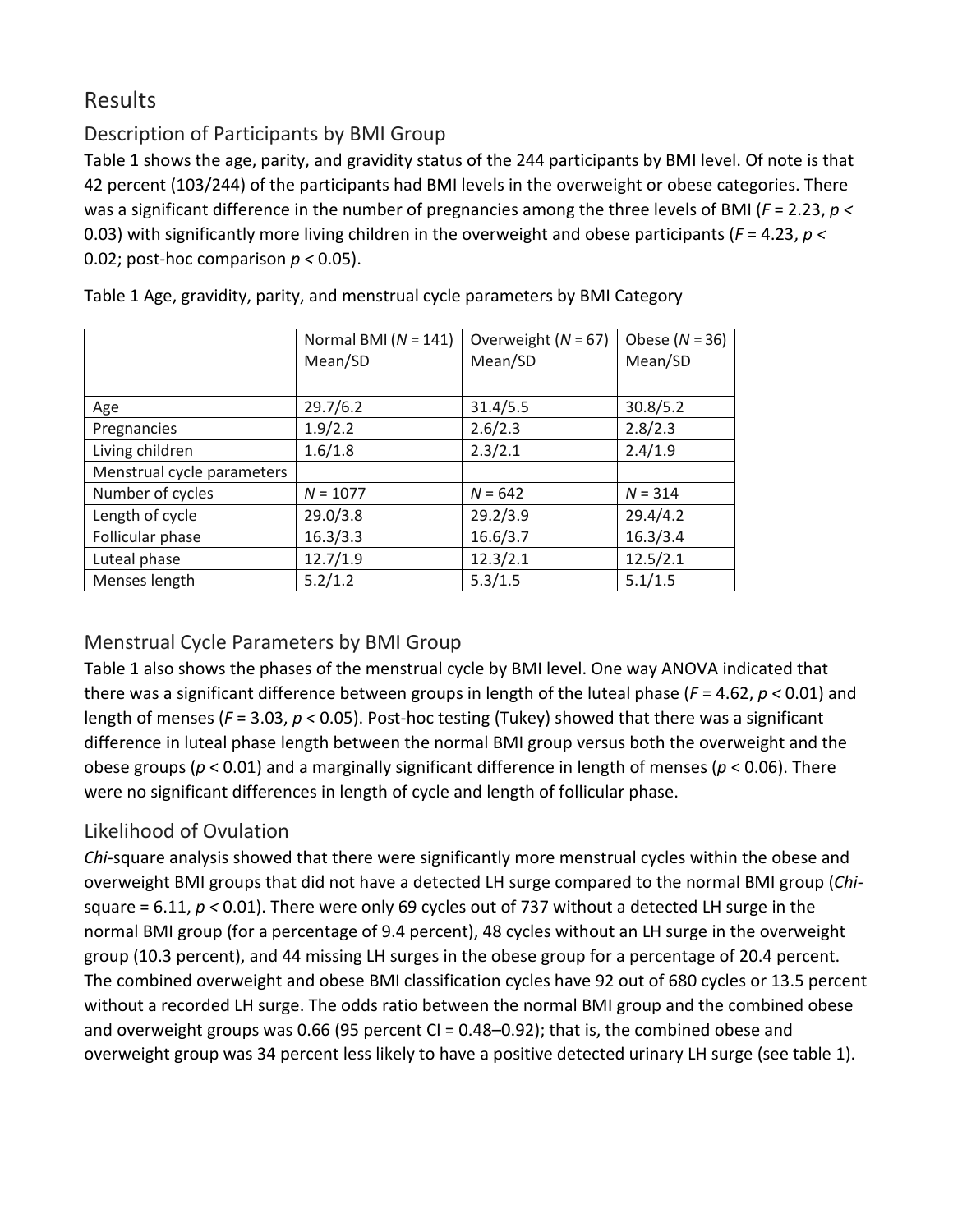#### **Discussion**

It is noteworthy that the overweight and obese BMI categories had significantly more children than the normal weight BMI group. The relationship between higher BMIs and greater number of children can possibly be explained by weight gained during pregnancy that is retained. This was a finding observed in the SPAWN (Stockholm Pregnancy and Women's Nutrition) Study, which was a long-term study in which participants answered questionnaires to include their diet and activity surrounding the time of their pregnancy, and with a follow-up fifteen years later.<sup>6</sup> However, the results could be confounded because the participants in the overweight and obese groups were older than the normal BMI group. The data from the older ages and greater number of pregnancies could have affected the outcomes.

In addition to this, the majority of obese women have normal ovulation, $<sup>7</sup>$  which leads us to believe that</sup> infertility is multifactorial. Our findings show that the luteal phase and length of menses is possibly affected by obesity and the overweight and obese participants were less likely to have menstrual cycles with a detected LH surge. This may be secondary to anovulation. Anovulation has been proposed as the likely mechanism for decreased fecundity in some studies, even in overweight and obese women with regular menstrual cycles.<sup>8</sup>

Other studies, as discussed, suggest that the causes of these findings are multifactorial. Insulin as it relates to insulin resistance and hyperinsulinemia has long been thought to play a major role in fertility.<sup>9</sup> Hyperinsulinemia stimulates steroidgenesis in the ovarian thecal cells and decreases the synthesis of sex-hormone-binding globulin, which may directly contribute to androgen excess.<sup>10</sup> Excess androgen production can cause premature follicular atresia and impede ovulation.<sup>11</sup> Women with polycystic ovarian syndrome are examples of women specifically known to have ovulatory dysfunction, which is associated with insulin resistance and hyperinsulinemia, decreased sex-hormone-binding globulin, and increased testosterone and dihydrotestosterone production.<sup>12</sup> Another proposed etiology suggests that obesity affects the hypothalamic-pituitary axis via estrogen excess. In obese women, there is an excess of free estrogen from peripheral androgen conversion and reduced gonadotropinreleasing hormone availability. Therefore, abnormal ovarian function results in anovulatory cycles.<sup>13</sup> The ova itself is thought to have a diminished capability for fertilization.<sup>14</sup> This current study did show an increased frequency of presumed anovulatory menstrual cycles in obese and overweight women compared with normal weight women. The poor ovulation and anovulation could result in a shortened menses. Furthermore, a shortened luteal phase is also reflective of poor ovulatory response as endocrinopathies or the ovulatory process including reduced LH, FSH, and prolactin levels, as well as a diminished effect of progesterone on the endometrium have been suggested as causes of defects in luteal phase.<sup>15</sup>

In addition, obesity is associated with a chronic systemic inflammatory response that also affects ovarian function. Oxidative stress and endoplasmic reticulum stress has been noted to damage follicular maturation.16 Analysis of ovarian cells and fluid in obese women indicate that there is lipid accumulation which is believed to cause inflammation.<sup>17</sup>

Of note, the mean values for the length of cycle and length of luteal phase (seen in Table 1) appear to be almost identical. Statistically, they are significantly different as there is enough variance between the BMI groupings to show a significant change. However, from a clinical perspective, the change is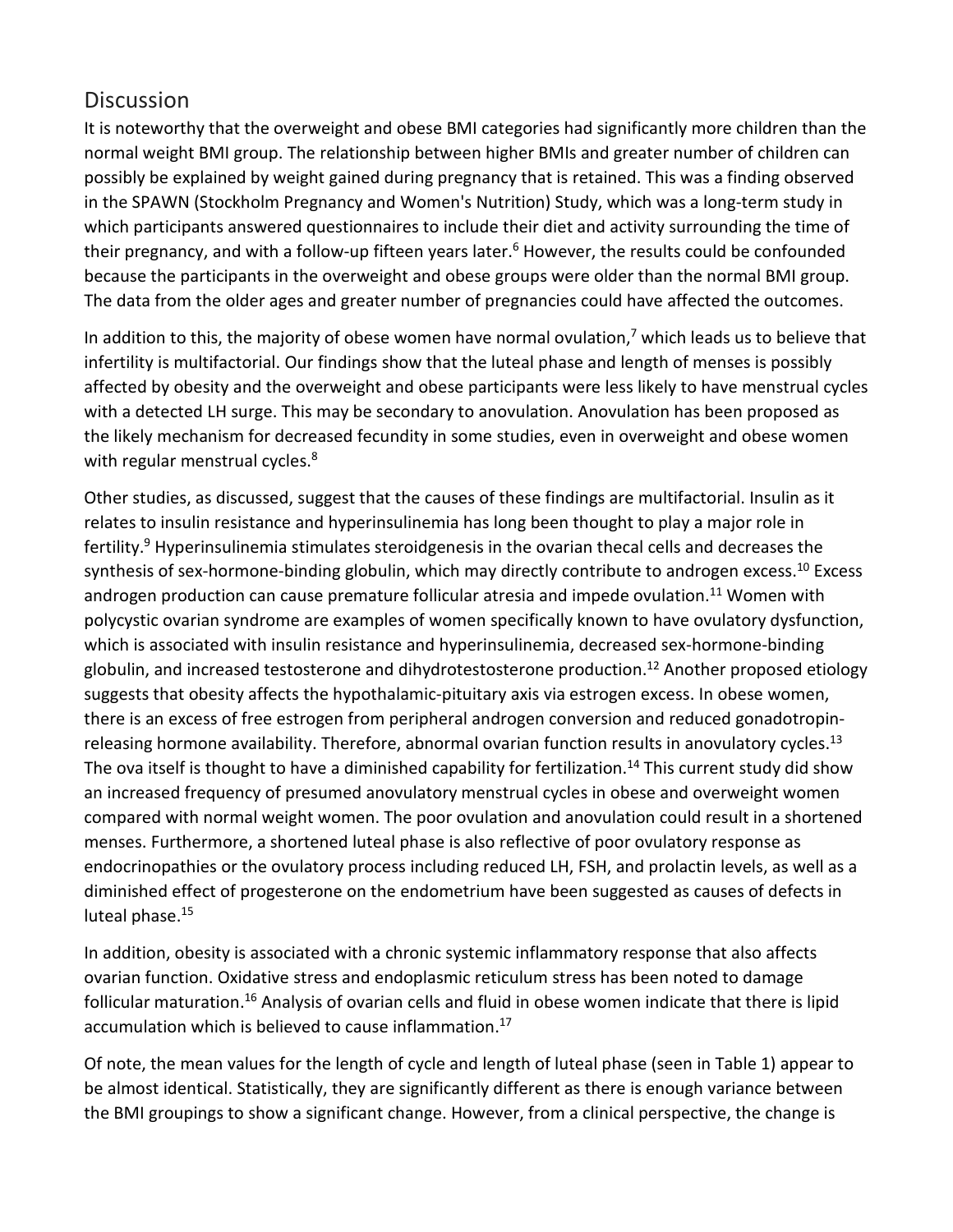small (i.e., less than a day). Therefore it is more important to monitor and look for trends in the direction of shorter luteal phases and particularly the finding that there were statistically less menstrual cycles with presumed ovulation which is noted by the absence of an LH surge.

#### Limitations of the Study

The main limitation of the study is that the participants were not randomized. They were self-selected and chose to participate to monitor their level of fertility for the purposes of achieving or avoiding pregnancy. This, however, is also seen as a positive aspect of the study as these women have a personal incentive that would contribute to more accurate and regular recording. In addition to this, it is not known whether or not the participants have a history of irregular menstrual cycles above the average population as women who have more irregular menses would likely be more apt to chart.

Another limitation is that we were not able to determine the incidence of luteinized unruptured follicles during the study as another consideration of anovulation. Documentation supporting the failure of these follicles to rupture would require serial ultrasounds of the follicles, which was not performed in this study. Furthermore, there might be other reasons for lack of a positive LH test, such as improper testing and surges that might occur in the afternoon or evening hours. Twice a day testing to increase self-detection of the LH surge is recommended.<sup>18</sup> Also, evaluating the LH surge within specific BMI ranges in the future may help assess the decreased probability of the LH surge, and narrowing the age range of the women in the study may also help, as the number of luteinized unruptured follicles increases and duration of the luteal phase shortens in older women.

#### Practice Recommendations

The approach to obese women that present with fertility problems should be seen as potentially manageable. Though numerous studies have shown obesity to be closely linked to infertility, ovarian function and fecundity improve with weight loss in overweight and obese women.<sup>19</sup> An advantage for women practicing ongoing fertility monitoring is the ability to postulate about the state of their menstrual cycle. Women with higher BMIs would be more likely to have oligomenorrhea or amenorrhea and a shorter duration of menses as well as a shorter luteal phase. Since diet, exercise, and life-style modification have shown obesity related infertility to be reversible in some cases, ongoing charting may show progressive clinical improvements associated with these factors which may correlate to improved fecundity. Though not included in our data set, it would be interesting to see if there are any correlations with the Billings Ovulation Method and other methods of natural family planning that track changes in cervical mucus.

Testing to exclude other medical conditions for infertility should also be performed. In addition to this, weight loss and exercise should be encouraged in women seeking to achieve pregnancy. A dietary regimen that allows women to decrease 500 to 1,000 calories per day has been recommended, as well as daily physical activity for thirty minutes.<sup>20</sup>

### Conclusion

The results of this study point to anovulation as a contributing factor to infertility as indicated by the greater percentage of anovulatory cycles among overweight and obese women when compared to women with a BMI in the normal range. Anovulation and poor ovulatory function might contribute to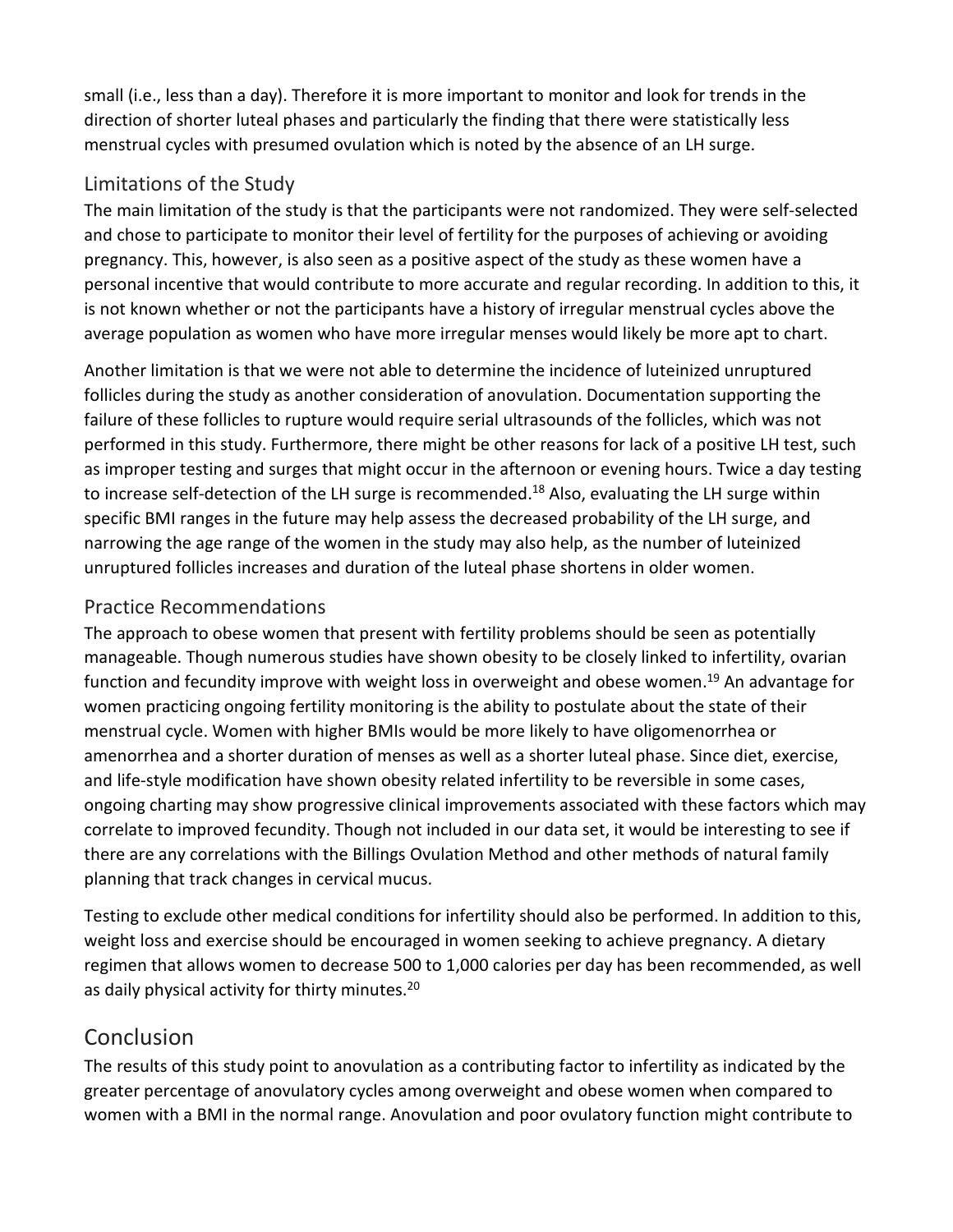shortened luteal phases and menses. Further studies are needed to determine the effects of obesity on parameters of the menstrual cycle and menstrual cycle functions.

#### **Notes**

- 1 World Health Organization, "Obesity and Overweight," fact sheet n. 311 (May 2012), http://www.who.int/mediacentre/factsheets/fs311/en/.
- 2 Cynthia L. Ogden et al., "Prevalence of Obesity in the United States, 2009–2010," *National Center for Health Statistics Data Brief, no. 82* (Hyattsville, MD: U.S. Department of Health and Human Services, National Center for Health Statistics, 2012).
- 3 Shuying Wei et al., "Obesity and Menstrual Irregularity: Associations with SHBG, Testosterone, and Insulin," *Obesity Journal* (2009): 1070–1076; E. Diamanti-Kandarakis and A. Bergiele, "The Influence of Obesity on Hyperandrogenism and Infertility in the Female," *Obesity Reviews* 2 (2001): 231–238.
- 4 M. Metwally et al., "The Impact of Obesity on Female Reproduction Function," *Obesity Reviews* 8 (2007): 515–523; Teresa Kulie et al., "Obesity and Women's Health: An Evidence Based Review," *Obesity and Women's Health* 24 (2010): 75–82.
- 5 S.M. Nelson and R. Fleming, "Obesity and Reproduction: Impact and Intervention," *Current Opinion in Obstetrics & Gynecology* 19 (2007): 384–389.
- 6 Y. Linne and S. Rossner, "Interrelationships Between Weight Development in Subsequent Pregnancies: The SPAWN Study," *Acta Obstetricia et Gynecologica Scandinavica* 82 (2003): 318– 325.
- 7 Diamanti-Kandarakis and Bergiele, "The Influence of Obesity on Hyperandrogenism and Infertility in the Female."
- 8 Nafiye Yilmaz et al., "The Relationship Between Obesity and Fecundity," *Journal of Women's Health* 18 (2009): 633–636; F. Bolumar and J. Olsen, "The European Study Group on Infertility and Subfecundity: Body Mass Index and Delayed Conception: A European Multicenter Study on Infertility and Subfecundity," *American Journal of Epidemiology* 151 (2000): 1072–1079; J.H. Beard et al., "Reproductive Considerations and Pregnancy after Bariatric Surgery: Current Evidence and Recommendations," *Obesity Surgery* 18 (2008): 1023–1027; E. Moll et al., "Does Adding Metformin to Clomifene Citrate Lead to Higher Pregnancy Rates in a Subset of Women with Polycystic Ovary Syndrome," *Human Reproduction* 23 (2008): 1830–1840.
- 9 Diamanti-Kandarakis and Bergiele, "The Influence of Obesity on Hyperandrogenism and Infertility in the Female."
- 10 Yilmaz et al., "The Relationship Between Obesity and Fecundity."
- 11 L. Poretsky et al., "The Insulin-Related Ovarian Regulatory System in Health and Disease," *Endocrinology* 20 (1999): 535–582.
- 12 Nelson and Fleming, "Obesity and Reproduction: Impact and Intervention"; Y. Yogev and P.M. Catalano, "Pregnancy and Obesity," *Obstetrics and Gyneology Clinics of North America* 36 (2009): 285–300; C. Tamer Erel and L.M. Senturk, "The Impact of Body Mass Index on Assisted Reproduction," *Current Opinion in Obstetrics & Gynecology* 21 (2009): 228–235.
- 13 R. Pasquali and C. Pelusi, "Metabolic Effects of Obesity on Reproduction," *Reproductive Biomedicine* 9 (2003): 359–372; D.W. Haslam and W.P.T. James, "Obesity," *Lancet Medial Journal* 366 (2005): 1197–1207.